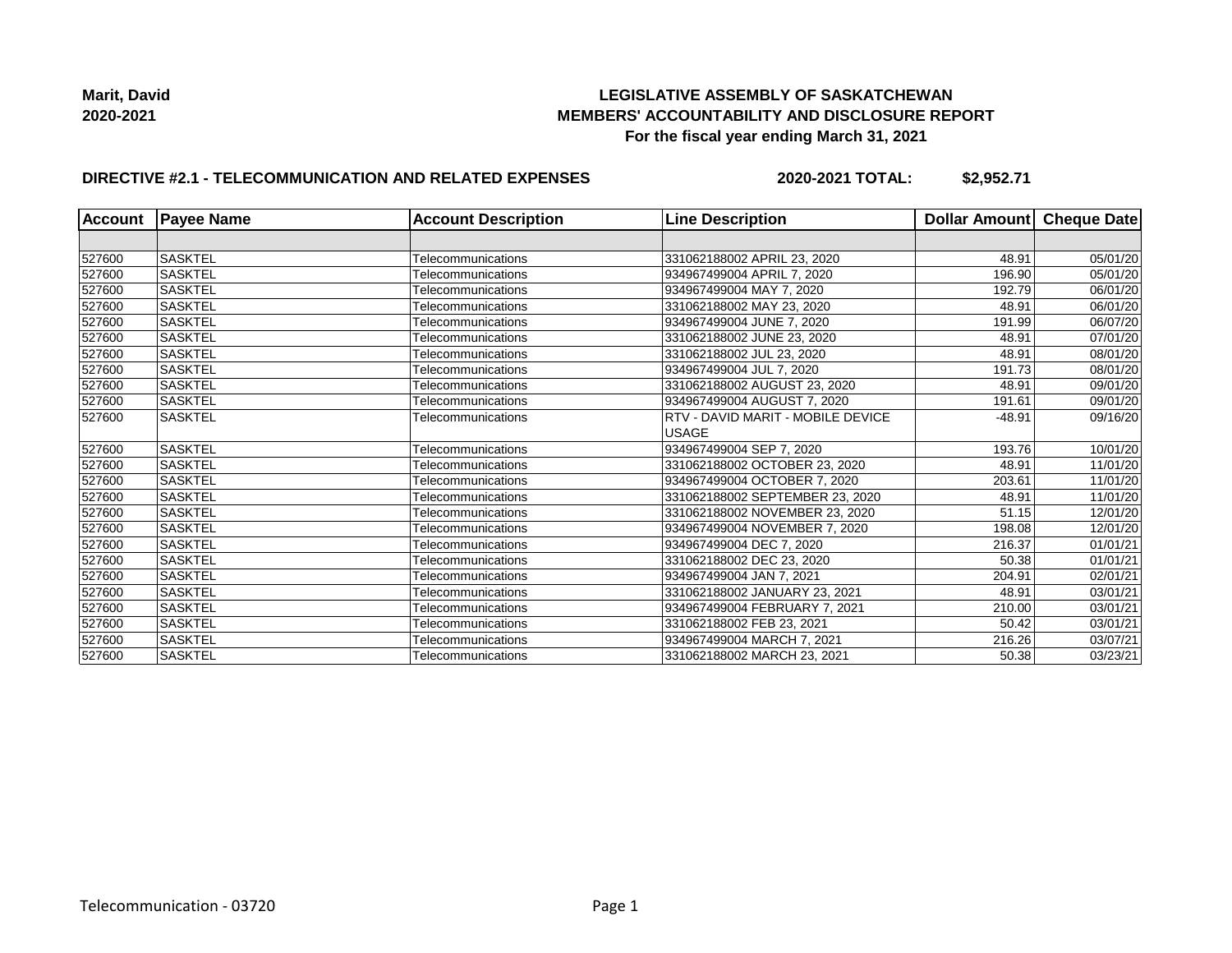

#### **DIRECTIVE #3.1 - MLA TRAVEL AND LIVING EXPENSES**

**2020-2021 TOTAL: \$17,390.72**

| Account | <b>Payee Name</b><br><b>Line Description</b><br><b>Account Description</b> |                             | Dollar Amount Cheque Date                         |          |          |
|---------|----------------------------------------------------------------------------|-----------------------------|---------------------------------------------------|----------|----------|
|         |                                                                            |                             |                                                   |          |          |
| 541900  | MARIT, DAVID O.                                                            | Elected Rep - Travel        | APRIL 2020 MLA REGINA<br><b>ACCOMMODATIONS</b>    | 1,199.94 | 05/11/20 |
| 541900  | MARIT, DAVID O.                                                            | Elected Rep - Travel        | MAY 2020 MLA REGINA<br><b>ACCOMMODATIONS</b>      | 1,199.81 | 06/10/20 |
| 541900  | MARIT, DAVID O.                                                            | Elected Rep - Travel        | JUNE 2020 MLA REGINA<br><b>ACCOMMODATIONS</b>     | 346.62   | 07/02/20 |
| 541900  | MARIT, DAVID O.                                                            | Elected Rep - Travel        | JUNE 2020 MLA REGINA<br><b>ACCOMMODATIONS</b>     | 1,217.82 | 07/13/20 |
| 541900  | MARIT, DAVID O.                                                            | Elected Rep - Travel        | JUL 2020 MLA REGINA<br><b>ACCOMMODATION</b>       | 1,204.43 | 08/14/20 |
| 541900  | MARIT. DAVID O.                                                            | Elected Rep - Travel        | MLA TRAVEL JUN 28-JUL 3, 2020                     | 537.45   | 08/14/20 |
| 541900  | MARIT, DAVID O.                                                            | Elected Rep - Travel        | MLA TRAVEL JUN 14-26, 2020                        | 1,158.00 | 08/14/20 |
| 541900  | MARIT, DAVID O.                                                            | <b>Elected Rep - Travel</b> | AUGUST 2020 MLA REGINA<br><b>ACCOMMODATIONS</b>   | 1,294.28 | 09/14/20 |
| 541900  | MARIT, DAVID O.                                                            | Elected Rep - Travel        | SEP 2020 MLA REGINA<br><b>ACCOMMODATION</b>       | 1,276.77 | 11/13/20 |
| 541900  | MARIT, DAVID O.                                                            | Elected Rep - Travel        | OCT 2020 MLA REGINA<br><b>ACCOMMODATION</b>       | 1,195.80 | 11/13/20 |
| 541900  | MARIT, DAVID O.                                                            | Elected Rep - Travel        | NOVEMBER 2020 MLA REGINA<br><b>ACCOMMODATIONS</b> | 1,190.66 | 12/14/20 |
| 541900  | MARIT, DAVID O.                                                            | Elected Rep - Travel        | MLA TRAVEL NOV 29-DEC 10, 2020                    | 867.85   | 01/02/21 |
| 541900  | MARIT. DAVID O.                                                            | Elected Rep - Travel        | DEC 2020 MLA REGINA ACCOMODATION                  | 1,171.03 | 01/04/21 |
| 541900  | MARIT, DAVID O.                                                            | Elected Rep - Travel        | JAN 2021 MLA REGINA<br><b>ACCOMMODATION</b>       | 1,093.28 | 02/05/21 |
| 541900  | MARIT, DAVID O.                                                            | Elected Rep - Travel        | FEBRUARY 2021 MLA REGINA<br><b>ACCOMMODATION</b>  | 925.91   | 03/04/21 |
| 541900  | MARIT, DAVID O.                                                            | Elected Rep - Travel        | FEBRUARY 2021 MLA REGINA<br><b>ACCOMMODATION</b>  | 238.24   | 03/11/21 |
| 541900  | MARIT, DAVID O.                                                            | Elected Rep - Travel        | MARCH 2021 MLA REGINA<br><b>ACCOMMODATION</b>     | 943.04   | 03/11/21 |
| 541900  | MARIT, DAVID O.                                                            | Elected Rep - Travel        | MARCH 2021 MLA REGINA<br><b>ACCOMMODATION</b>     | 105.90   | 03/29/21 |
| 541900  | MARIT, DAVID O.                                                            | Elected Rep - Travel        | MARCH 2021 MLA REGINA<br><b>ACCOMMODATION</b>     | 223.89   | 03/31/21 |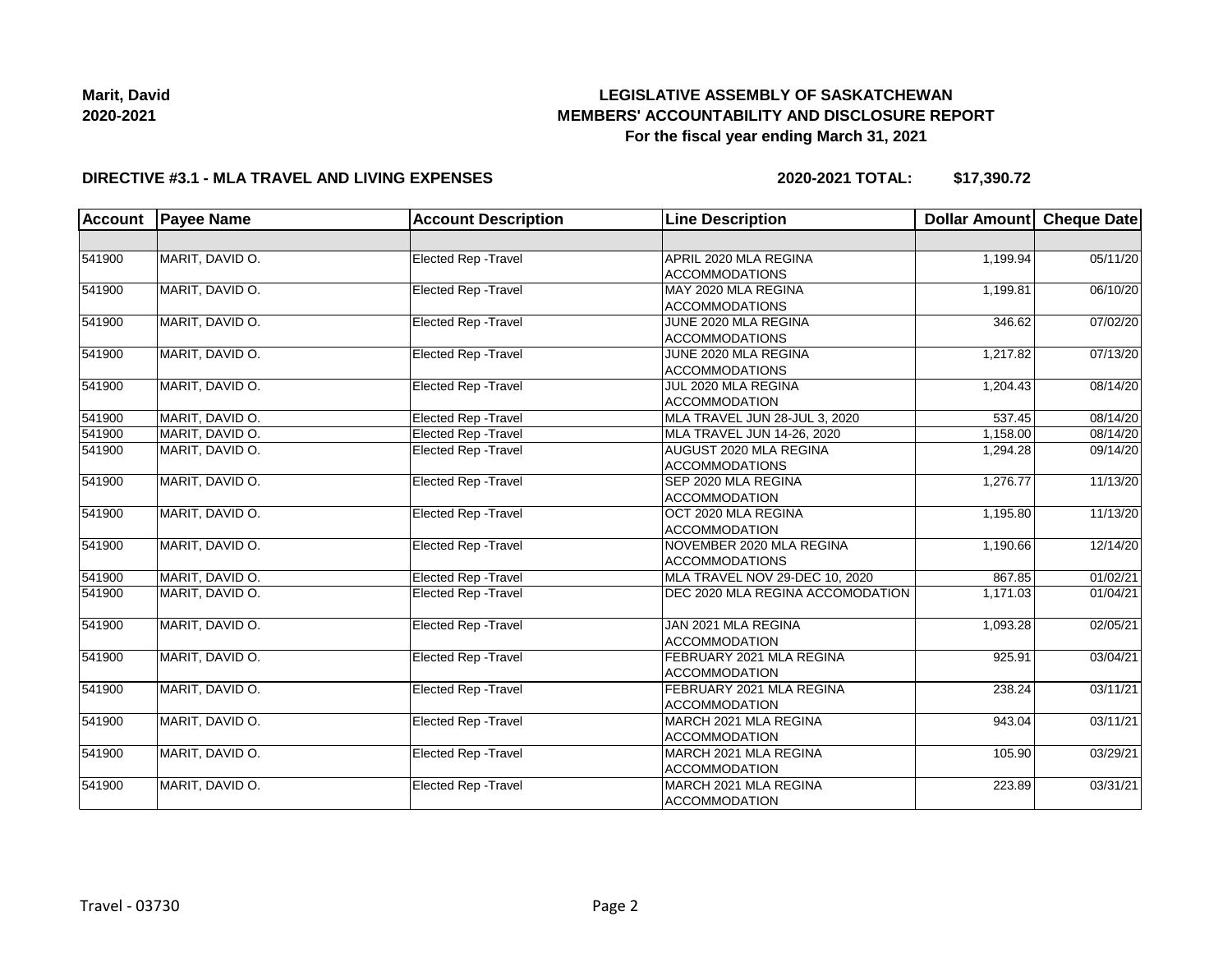| Marit, David |
|--------------|
| 2020-2021    |

#### **DIRECTIVE #4.1 - CONSTITUENCY SERVICE EXPENSES**

| <b>Account</b> | <b>Payee Name</b>                                             | <b>Account Description</b>                | <b>Line Description</b>          | Dollar Amount Cheque Date |          |
|----------------|---------------------------------------------------------------|-------------------------------------------|----------------------------------|---------------------------|----------|
|                |                                                               |                                           |                                  |                           |          |
| 522000         | CANALTA REAL ESTATE SERVICES LTD.                             | Rent of Ground, Buildings and Other Space | APRIL 2020 MLA OFFICE RENT       | 600.00                    | 04/01/20 |
| 522000         | CANALTA REAL ESTATE SERVICES LTD.                             | Rent of Ground, Buildings and Other Space | MAY 2020 MLA OFFICE RENT         | 600.00                    | 04/20/20 |
| 522000         | CANALTA REAL ESTATE SERVICES LTD.                             | Rent of Ground, Buildings and Other Space | JUNE 2020 MLA OFFICE RENT        | 600.00                    | 05/19/20 |
| 522000         | CANALTA REAL ESTATE SERVICES LTD.                             | Rent of Ground, Buildings and Other Space | JULY 2020 MLA OFFICE RENT        | 600.00                    | 06/16/20 |
| 522000         | CANALTA REAL ESTATE SERVICES LTD.                             | Rent of Ground, Buildings and Other Space | AUGUST 2020 MLA OFFICE RENT      | 600.00                    | 07/16/20 |
| 522000         | CANALTA REAL ESTATE SERVICES LTD.                             | Rent of Ground, Buildings and Other Space | SEPTEMBER 2020 MLA OFFICE RENT   | 600.00                    | 08/17/20 |
| 522000         | CANALTA REAL ESTATE SERVICES LTD.                             | Rent of Ground, Buildings and Other Space | OCTOBER 2020 MLA OFFICE RENT     | 600.00                    | 09/15/20 |
| 522000         | CANALTA REAL ESTATE SERVICES LTD.                             | Rent of Ground, Buildings and Other Space | NOVEMBER 2020 MLA OFFICE RENT    | 600.00                    | 10/13/20 |
| 522000         | CANALTA REAL ESTATE SERVICES LTD.                             | Rent of Ground, Buildings and Other Space | DEC 2020 MLA OFFICE RENT         | 600.00                    | 12/01/20 |
| 522000         | CANALTA REAL ESTATE SERVICES LTD.                             | Rent of Ground, Buildings and Other Space | JAN 2021 MLA OFFICE RENT         | 700.00                    | 01/01/21 |
| 522000         | CANALTA REAL ESTATE SERVICES LTD.                             | Rent of Ground, Buildings and Other Space | FEB 2021 MLA OFFICE RENT         | 650.00                    | 02/01/21 |
| 522000         | CANALTA REAL ESTATE SERVICES LTD.                             | Rent of Ground, Buildings and Other Space | MARCH 2021 MLA OFFICE RENT       | 650.00                    | 03/01/21 |
| 522200         | MINISTER OF FINANCE-MINISTRY OF<br>SASKBUILDS AND PROCUREMENT | Rent of Photocopiers                      | PHOTOCOPIER SERVICE FEES 2020/21 | 100.00                    | 01/01/21 |
| 522200         | TOSHIBA TEC CANADA BUSINESS<br>SOLUTIONS INC                  | Rent of Photocopiers                      | <b>COPIER CHARGES</b>            | 171.09                    | 05/01/20 |
| 522200         | TOSHIBA TEC CANADA BUSINESS<br>SOLUTIONS INC                  | Rent of Photocopiers                      | <b>COPIER CHARGES</b>            | 163.58                    | 06/01/20 |
| 522200         | <b>TOSHIBA TEC CANADA BUSINESS</b><br>SOLUTIONS INC           | <b>Rent of Photocopiers</b>               | <b>COPIER CHARGES</b>            | 160.75                    | 06/09/20 |
| 522200         | TOSHIBA TEC CANADA BUSINESS<br>SOLUTIONS INC                  | Rent of Photocopiers                      | <b>COPIER CHARGES</b>            | 141.57                    | 08/01/20 |
| 522200         | TOSHIBA TEC CANADA BUSINESS<br>SOLUTIONS INC                  | Rent of Photocopiers                      | <b>COPIER CHARGES</b>            | 132.92                    | 10/01/20 |
| 522200         | TOSHIBA TEC CANADA BUSINESS<br>SOLUTIONS INC                  | Rent of Photocopiers                      | <b>COPIER CHARGES</b>            | 130.24                    | 11/01/20 |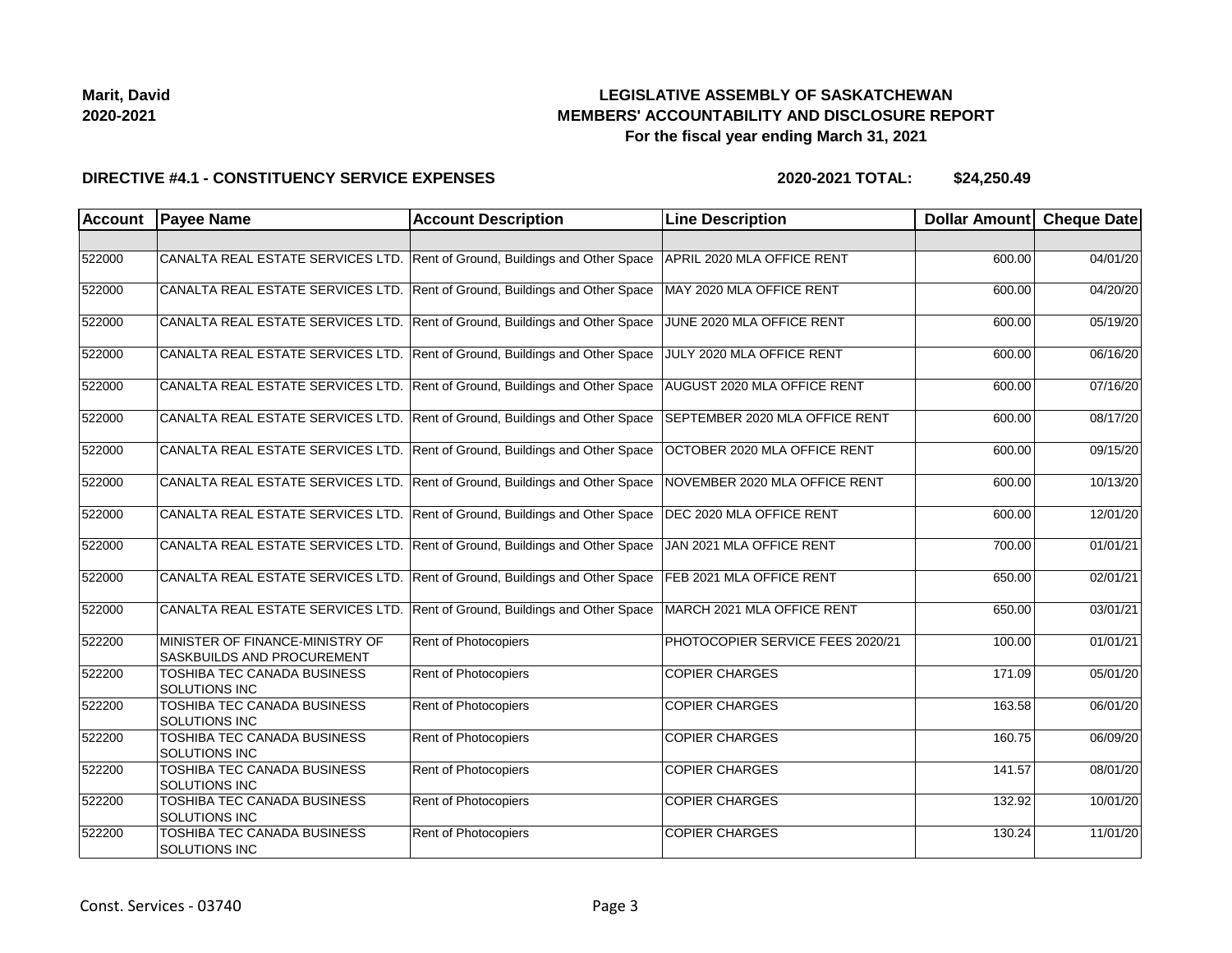

#### **DIRECTIVE #4.1 - CONSTITUENCY SERVICE EXPENSES**

| <b>Account</b> | <b>Payee Name</b>                                          | <b>Account Description</b>          | <b>Line Description</b>                               | Dollar Amount Cheque Date |          |
|----------------|------------------------------------------------------------|-------------------------------------|-------------------------------------------------------|---------------------------|----------|
|                |                                                            |                                     |                                                       |                           |          |
| 522200         | TOSHIBA TEC CANADA BUSINESS<br>SOLUTIONS INC               | Rent of Photocopiers                | <b>COPIER CHARGES</b>                                 | 142.92                    | 12/01/20 |
| 522200         | TOSHIBA TEC CANADA BUSINESS<br><b>SOLUTIONS INC</b>        | <b>Rent of Photocopiers</b>         | <b>COPIER CHARGES</b>                                 | 161.49                    | 12/01/20 |
| 522200         | TOSHIBA TEC CANADA BUSINESS<br><b>SOLUTIONS INC</b>        | Rent of Photocopiers                | <b>COPIER CHARGES</b>                                 | 134.85                    | 12/01/20 |
| 522200         | TOSHIBA TEC CANADA BUSINESS<br>SOLUTIONS INC               | Rent of Photocopiers                | <b>COPIER CHARGES</b>                                 | 136.72                    | 12/01/20 |
| 522200         | <b>TOSHIBA TEC CANADA BUSINESS</b><br><b>SOLUTIONS INC</b> | Rent of Photocopiers                | <b>COPIER CHARGES</b>                                 | 147.03                    | 02/01/21 |
| 522200         | TOSHIBA TEC CANADA BUSINESS<br>SOLUTIONS INC               | Rent of Photocopiers                | <b>COPIER CHARGES</b>                                 | 188.95                    | 03/01/21 |
| 522200         | TOSHIBA TEC CANADA BUSINESS<br>SOLUTIONS INC               | Rent of Photocopiers                | <b>COPIER CHARGES</b>                                 | 152.97                    | 03/01/21 |
| 522500         | CO-OPERATORS GENERAL INSURANCE<br><b>COMPANY</b>           | Insurance Premiums                  | INSURANCE POLICY MR00043-02-<br><b>PREMIER CANADA</b> | 874.50                    | 06/01/20 |
| 522700         | ASSINIBOIA, TOWN OF                                        | Utilities - Electricity and Nat Gas | UTILITIES MARCH 16 - APRIL 1, 2020                    | 40.82                     | 05/01/20 |
| 522700         | ASSINIBOIA, TOWN OF                                        | Utilities - Electricity and Nat Gas | 01512 0030 MAY 22, 2020                               | 3.97                      | 06/01/20 |
| 522700         | ASSINIBOIA, TOWN OF                                        | Utilities - Electricity and Nat Gas | UTILITIES 015120030 JUNE 20/20                        | 3.97                      | 07/01/20 |
| 522700         | ASSINIBOIA, TOWN OF                                        | Utilities - Electricity and Nat Gas | 015120030 SEP 21, 2020                                | 36.83                     | 10/01/20 |
| 522700         | ASSINIBOIA, TOWN OF                                        | Utilities - Electricity and Nat Gas | 015120030 OCTOBER 20, 2020                            | 44.77                     | 12/01/20 |
| 522700         | ASSINIBOIA, TOWN OF                                        | Utilities - Electricity and Nat Gas | 015120030 NOVEMBER 20, 2020                           | 40.80                     | 12/01/20 |
| 522700         | ASSINIBOIA, TOWN OF                                        | Utilities - Electricity and Nat Gas | 015120030 NOV 16- DEC 15, 2020                        | 40.80                     | 01/01/21 |
| 522700         | ASSINIBOIA, TOWN OF                                        | Utilities - Electricity and Nat Gas | 015120030 DEC 16, 2020 - JAN 15, 2021                 | 44.77                     | 02/01/21 |
| 522700         | ASSINIBOIA, TOWN OF                                        | Utilities - Electricity and Nat Gas | 015120030 JAN 16-FEB 15, 2021                         | 46.52                     | 03/01/21 |
| 522700         | ASSINIBOIA, TOWN OF                                        | Utilities - Electricity and Nat Gas | 015120030 FEB 16-MAR 15, 2021                         | 87.35                     | 03/22/21 |
| 522700         | SASKENERGY INCORPORATED                                    | Utilities - Electricity and Nat Gas | 25206527720 APRIL 7, 2020                             | 128.16                    | 05/01/20 |
| 522700         | SASKENERGY INCORPORATED                                    | Utilities - Electricity and Nat Gas | 25206527720 MAY 7, 2020                               | 110.14                    | 06/01/20 |
| 522700         | SASKENERGY INCORPORATED                                    | Utilities - Electricity and Nat Gas | 25206527720 JUNE 5, 2020                              | 52.92                     | 06/05/20 |
| 522700         | SASKENERGY INCORPORATED                                    | Utilities - Electricity and Nat Gas | 25206527720 JULY 8, 2020                              | 46.35                     | 07/08/20 |
| 522700         | SASKENERGY INCORPORATED                                    | Utilities - Electricity and Nat Gas | 25206527720 AUGUST 10, 2020                           | 46.99                     | 09/01/20 |
| 522700         | <b>SASKENERGY INCORPORATED</b>                             | Utilities - Electricity and Nat Gas | 25206527720 SEP 8, 2020                               | 45.69                     | 10/01/20 |
| 522700         | SASKENERGY INCORPORATED                                    | Utilities - Electricity and Nat Gas | 25206527720 OCTOBER 7, 2020                           | 54.90                     | 11/01/20 |
| 522700         | <b>SASKENERGY INCORPORATED</b>                             | Utilities - Electricity and Nat Gas | 25206527720 NOVEMBER 6, 2020                          | 106.18                    | 12/01/20 |
| 522700         | SASKENERGY INCORPORATED                                    | Utilities - Electricity and Nat Gas | 25206527720 DECEMBER 7, 2020                          | 137.74                    | 01/01/21 |
| 522700         | SASKENERGY INCORPORATED                                    | Utilities - Electricity and Nat Gas | 25206527720 JAN 8, 2021                               | 167.35                    | 02/01/21 |
| 522700         | SASKENERGY INCORPORATED                                    | Utilities - Electricity and Nat Gas | 25206527720                                           | 180.50                    | 03/01/21 |
| 522700         | SASKENERGY INCORPORATED                                    | Utilities - Electricity and Nat Gas | 25206527720                                           | 212.05                    | 03/05/21 |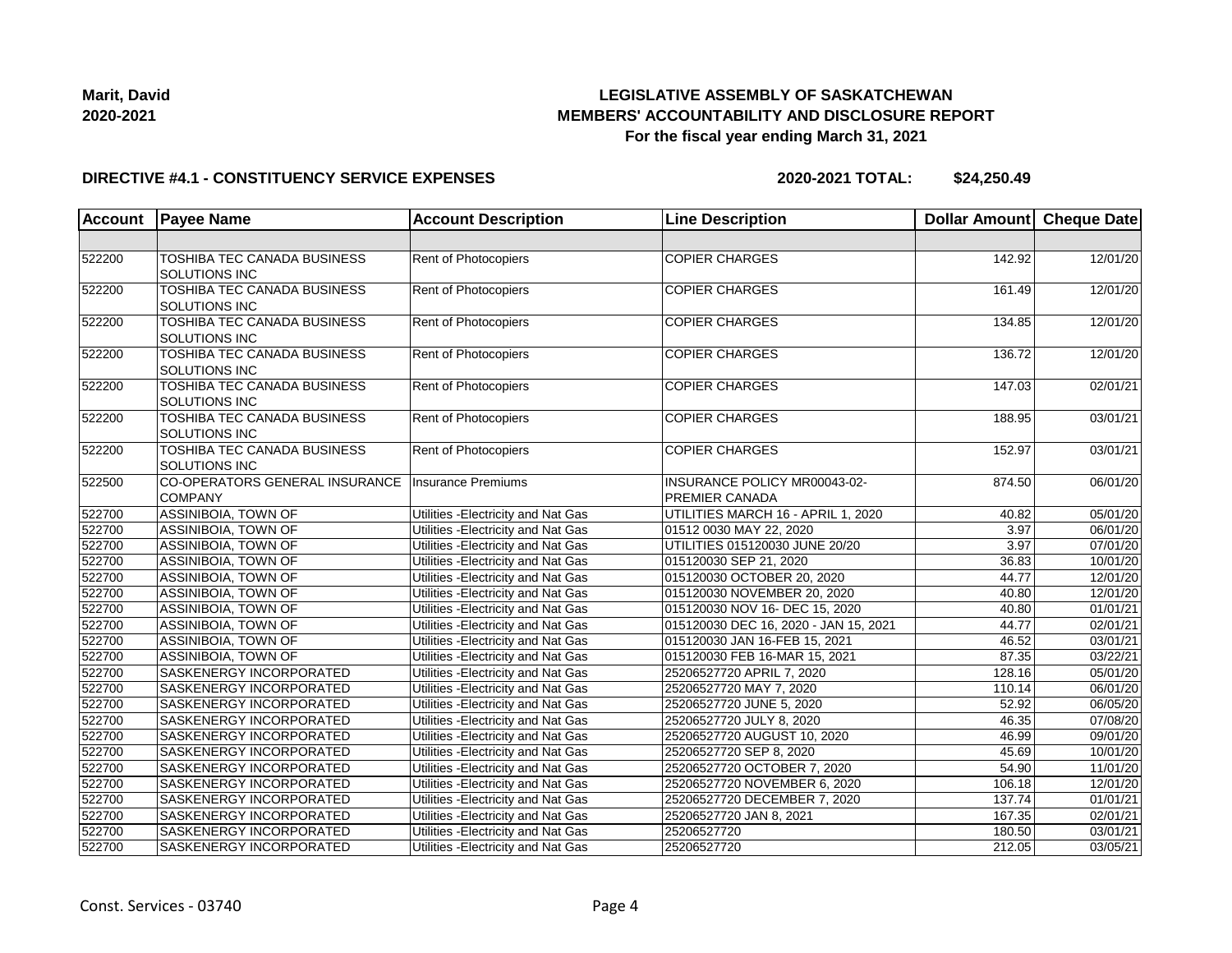

#### **DIRECTIVE #4.1 - CONSTITUENCY SERVICE EXPENSES**

| <b>Account</b> | <b>Payee Name</b>             | <b>Account Description</b>           | <b>Line Description</b>       | Dollar Amount Cheque Date |                       |
|----------------|-------------------------------|--------------------------------------|-------------------------------|---------------------------|-----------------------|
|                |                               |                                      |                               |                           |                       |
| 522700         | <b>SASKPOWER CORPORATION</b>  | Utilities - Electricity and Nat Gas  | 510004232557 APRIL 7, 2020    | 92.23                     | 05/01/20              |
| 522700         | <b>SASKPOWER CORPORATION</b>  | Utilities - Electricity and Nat Gas  | 510004232557 may 7, 2020      | 74.35                     | 06/01/20              |
| 522700         | <b>SASKPOWER CORPORATION</b>  | Utilities - Electricity and Nat Gas  | 510004232557 JUNE 5, 2020     | 112.63                    | 06/05/20              |
| 522700         | <b>SASKPOWER CORPORATION</b>  | Utilities - Electricity and Nat Gas  | 510004232557 JULY 8, 2020     | 104.09                    | 07/08/20              |
| 522700         | <b>SASKPOWER CORPORATION</b>  | Utilities - Electricity and Nat Gas  | 510004232557 AUGUST 10, 2020  | 94.45                     | 09/01/20              |
| 522700         | <b>SASKPOWER CORPORATION</b>  | Utilities - Electricity and Nat Gas  | 510004232557 SEP 8, 2020      | 125.13                    | 10/01/20              |
| 522700         | <b>SASKPOWER CORPORATION</b>  | Utilities - Electricity and Nat Gas  | 510004232557 OCTOBER 7, 2020  | 111.83                    | 11/01/20              |
| 522700         | <b>SASKPOWER CORPORATION</b>  | Utilities - Electricity and Nat Gas  | 510004232557 NOVEMBER 6, 2020 | 112.30                    | 12/01/20              |
| 522700         | <b>SASKPOWER CORPORATION</b>  | Utilities - Electricity and Nat Gas  | 510004232557 DECEMBER 7, 2020 | 85.91                     | 01/01/21              |
| 522700         | <b>SASKPOWER CORPORATION</b>  | Utilities - Electricity and Nat Gas  | 510004232557 JAN 8, 2021      | 81.45                     | 02/01/21              |
| 522700         | SASKPOWER CORPORATION         | Utilities - Electricity and Nat Gas  | 510004232557                  | 1.33                      | 03/04/21              |
| 522700         | SASKPOWER CORPORATION         | Utilities - Electricity and Nat Gas  | 510004232557                  | 82.78                     | 03/05/21              |
| 524000         | <b>BERNER, CHARLENE</b>       | Repairs                              | OFFICE RENOVATIONS            | 699.96                    | 06/01/20              |
| 524000         | KIMBALL ELECTRIC LTD.         | Repairs                              | <b>REPAIRS</b>                | 318.00                    | $\overline{01/0}1/21$ |
| 524000         | KIMBALL ELECTRIC LTD.         | Repairs                              | <b>REPAIRS</b>                | $-318.00$                 | $\overline{02/08/21}$ |
| 524000         | MORHART PLUMBING AND HEATING  | Repairs                              | <b>REPAIRS</b>                | 191.86                    | 03/05/21              |
|                | INC.                          |                                      |                               |                           |                       |
| 525000         | KUFFNER, SANDRA               | Postal, Courier, Freight and Related | <b>POSTAGE</b>                | 19.38                     | 02/05/21              |
| 525000         | <b>KUFFNER, SANDRA</b>        | Postal, Courier, Freight and Related | <b>POSTAGE</b>                | 19.40                     | 03/04/21              |
| 525000         | KUFFNER, SANDRA               | Postal, Courier, Freight and Related | <b>POSTAGE</b>                | 16.58                     | 03/29/21              |
| 525000         | YORGA, WENDIE L               | Postal, Courier, Freight and Related | <b>POSTAGE</b>                | 142.59                    | 06/01/20              |
| 525000         | YORGA, WENDIE L               | Postal, Courier, Freight and Related | POSTAGE/OFFICE SUPPLIES       | 64.96                     | 07/01/20              |
| 525000         | YORGA, WENDIE L               | Postal, Courier, Freight and Related | <b>POSTAGE</b>                | 100.56                    | 01/02/21              |
| 530300         | MARU GROUP CANADA INC.        | Primary Research/Focus group         | AD HOC RESEARCH               | 661.11                    | 06/01/20              |
| 530300         | MARU GROUP CANADA INC.        | Primary Research/Focus group         | AD HOC RESEARCH               | 661.11                    | 10/01/20              |
| 530300         | MARU GROUP CANADA INC.        | Primary Research/Focus group         | AD HOC RESEARCH               | 632.97                    | 03/01/21              |
| 530300         | MARU GROUP CANADA INC.        | Primary Research/Focus group         | AD HOC RESEARCH               | 632.97                    | 03/01/21              |
| 530500         | CANADIAN NETWORK BROADCASTING | Media Placement                      | <b>ADVERTISING</b>            | 796.95                    | 03/01/21              |
| 530500         | <b>GRAVELBOURG TRIBUNE</b>    | Media Placement                      | <b>ADVERTISING</b>            | 60.00                     | 09/01/20              |
| 530500         | <b>GRAVELBOURG TRIBUNE</b>    | Media Placement                      | <b>ADVERTISING</b>            | 227.56                    | 01/01/21              |
| 530500         | <b>GRAVELBOURG TRIBUNE</b>    | Media Placement                      | <b>ADVERTISING</b>            | 214.75                    | 03/19/21              |
| 530500         | <b>HUBER RADIO LTD.</b>       | Media Placement                      | <b>ADVERTISING</b>            | 299.99                    | 01/05/21              |
| 530500         | <b>MEDICINE HAT NEWS</b>      | Media Placement                      | <b>ADVERTISING</b>            | 320.00                    | 07/01/20              |
| 530500         | <b>MEDICINE HAT NEWS</b>      | Media Placement                      | <b>ADVERTISING</b>            | 320.00                    | 11/01/20              |
| 530500         | <b>MEDICINE HAT NEWS</b>      | Media Placement                      | <b>ADVERTISING</b>            | 412.50                    | 01/01/21              |
|                |                               |                                      |                               | 209.20                    |                       |
| 530500         | PNG PRAIRIE NEWSPAPER GROUP   | Media Placement                      | <b>ADVERTISING</b>            |                           | 05/01/20              |
| 530500         | PNG PRAIRIE NEWSPAPER GROUP   | Media Placement                      | <b>ADVERTISING</b>            | 137.52                    | 05/01/20              |
| 530500         | PNG PRAIRIE NEWSPAPER GROUP   | Media Placement                      | ADVERTISING                   | 173.36                    | 05/01/20              |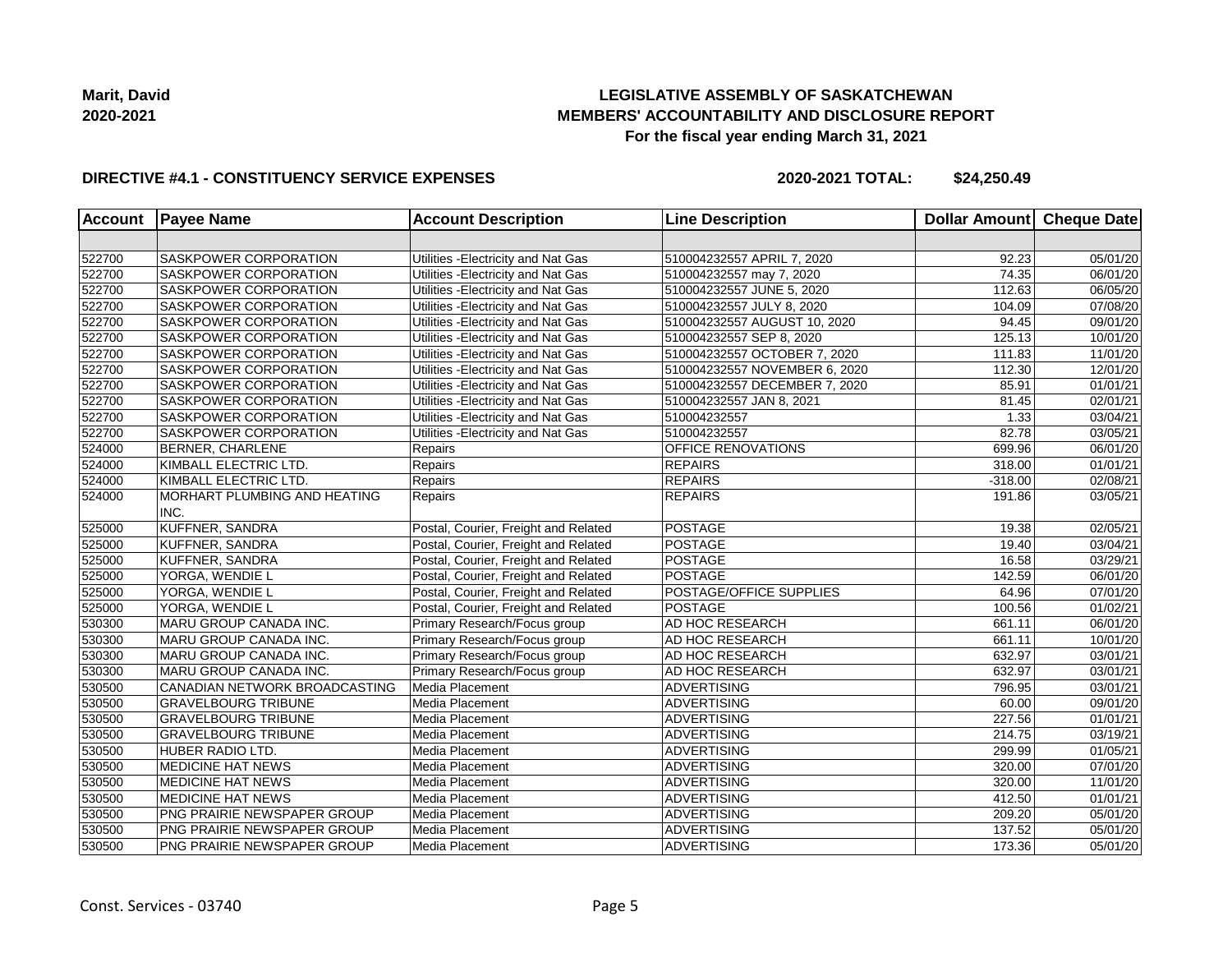**Marit, David 2020-2021**

## **LEGISLATIVE ASSEMBLY OF SASKATCHEWAN MEMBERS' ACCOUNTABILITY AND DISCLOSURE REPORT For the fiscal year ending March 31, 2021**

#### **DIRECTIVE #4.1 - CONSTITUENCY SERVICE EXPENSES**

| <b>Account</b> | <b>Payee Name</b>                  | <b>Account Description</b>           | <b>Line Description</b>       | Dollar Amount | Cheque Date           |
|----------------|------------------------------------|--------------------------------------|-------------------------------|---------------|-----------------------|
|                |                                    |                                      |                               |               |                       |
| 530500         | <b>PNG PRAIRIE NEWSPAPER GROUP</b> | Media Placement                      | <b>ADVERTISING</b>            | 173.36        | 05/01/20              |
| 530500         | <b>PNG PRAIRIE NEWSPAPER GROUP</b> | Media Placement                      | <b>ADVERTISING</b>            | 264.00        | 07/01/20              |
| 530500         | PNG PRAIRIE NEWSPAPER GROUP        | Media Placement                      | <b>ADVERTISING</b>            | 130.00        | 09/01/20              |
| 530500         | <b>PNG PRAIRIE NEWSPAPER GROUP</b> | Media Placement                      | <b>ADVERTISING</b>            | 47.25         | 10/01/20              |
| 530500         | PNG PRAIRIE NEWSPAPER GROUP        | Media Placement                      | <b>ADVERTISING</b>            | 168.00        | $\overline{01/13/21}$ |
| 530500         | PNG PRAIRIE NEWSPAPER GROUP        | Media Placement                      | <b>ADVERTISING</b>            | 84.00         | 01/13/21              |
| 530500         | PNG PRAIRIE NEWSPAPER GROUP        | Media Placement                      | <b>ADVERTISING</b>            | 105.00        | 03/01/21              |
| 530500         | PNG PRAIRIE NEWSPAPER GROUP        | Media Placement                      | <b>ADVERTISING</b>            | 154.00        | 03/31/21              |
| 530500         | <b>SOUTHWEST BOOSTER</b>           | Media Placement                      | ADVERTISING                   | 116.75        | 06/01/20              |
| 530500         | THE HERALD                         | Media Placement                      | ADVERTISING                   | 48.00         | 01/01/21              |
| 530900         | ABLE II PRINT LTD.                 | <b>Promotional Items</b>             | <b>CHRISTMAS CARDS</b>        | 141.53        | 01/01/21              |
| 530900         | FLYING COLOURS INTERNATIONAL       | <b>Promotional Items</b>             | <b>FLAGS</b>                  | 431.00        | 10/01/20              |
| 555000         | CY'S AUTO GLASS LTD.               | Other Material and Supplies          | PROTECTIVE BARRIERS & CLEANER | 13.30         | $\overline{09}/01/20$ |
| 555000         | HARVEY'S HOME CENTRE               | <b>Other Material and Supplies</b>   | OFFICE SUPPLIES               | 14.82         | 05/01/20              |
| 555000         | HARVEY'S HOME CENTRE               | <b>Other Material and Supplies</b>   | OFFICE SUPPLIES               | 15.35         | 07/01/20              |
| 555000         | HARVEY'S HOME CENTRE               | Other Material and Supplies          | OFFICE SUPPLIES               | 22.24         | 12/01/20              |
| 555000         | HARVEY'S HOME CENTRE               | Other Material and Supplies          | OFFICE SUPPLIES               | 9.92          | 12/01/20              |
| 555000         | HARVEY'S HOME CENTRE               | Other Material and Supplies          | OFFICE SUPPLIES               | 7.94          | 12/01/20              |
| 555000         | HARVEY'S HOME CENTRE               | Other Material and Supplies          | OFFICE SUPPLIES               | 34.92         | 01/01/21              |
| 555000         | <b>HARVEY'S HOME CENTRE</b>        | Other Material and Supplies          | <b>OFFICE SUPPLIES</b>        | 46.63         | 01/01/21              |
| 555000         | <b>STAPLES BUSINESS DEPOT</b>      | Other Material and Supplies          | OFFICE SUPPLIES 105504        | 99.60         | 05/01/20              |
| 555000         | <b>STAPLES BUSINESS DEPOT</b>      | <b>Other Material and Supplies</b>   | 105504 OFFICE SUPPLIES        | 147.08        | 06/01/20              |
| 555000         | <b>STAPLES BUSINESS DEPOT</b>      | Other Material and Supplies          | 105504 OFFICE SUPPLIES NO GST | 132.31        | 07/01/20              |
| 555000         | <b>STAPLES BUSINESS DEPOT</b>      | Other Material and Supplies          | 105504 OFFICE SUPPLIES        | 108.09        | 08/01/20              |
| 555000         | <b>STAPLES BUSINESS DEPOT</b>      | Other Material and Supplies          | OFFICE SUPPLIES 105504        | 87.10         | 09/01/20              |
| 555000         | <b>STAPLES BUSINESS DEPOT</b>      | <b>Other Material and Supplies</b>   | 105504 OFFICE SUPPLIES        | 119.96        | 12/03/20              |
| 555000         | <b>STAPLES BUSINESS DEPOT</b>      | <b>Other Material and Supplies</b>   | 105504 OFFICE SUPPLIES        | 99.98         | 03/01/21              |
| 555000         | <b>STAPLES BUSINESS DEPOT</b>      | Other Material and Supplies          | <b>OFFICE SUPPLIES</b>        | 161.09        | 03/05/21              |
| 555000         | YORGA, WENDIE L                    | Other Material and Supplies          | POSTAGE/OFFICE SUPPLIES       | 16.24         | $\overline{07}/01/20$ |
| 555000         | YORGA, WENDIE L                    | Other Material and Supplies          | <b>OFFICE SUPPLIES</b>        | 16.65         | 09/08/20              |
| 555000         | YORGA, WENDIE L                    | Other Material and Supplies          | <b>OFFICE SUPPLIES</b>        | 8.47          | 10/05/20              |
| 565200         | CY'S AUTO GLASS LTD.               | Office Furniture and Equipment - Exp | PROTECTIVE BARRIERS & CLEANER | 1,033.50      | $\overline{09}/01/20$ |
| 565200         | HARVEY'S HOME CENTRE               | Office Furniture and Equipment - Exp | <b>OFFICE TABLE</b>           | 79.50         | 06/01/20              |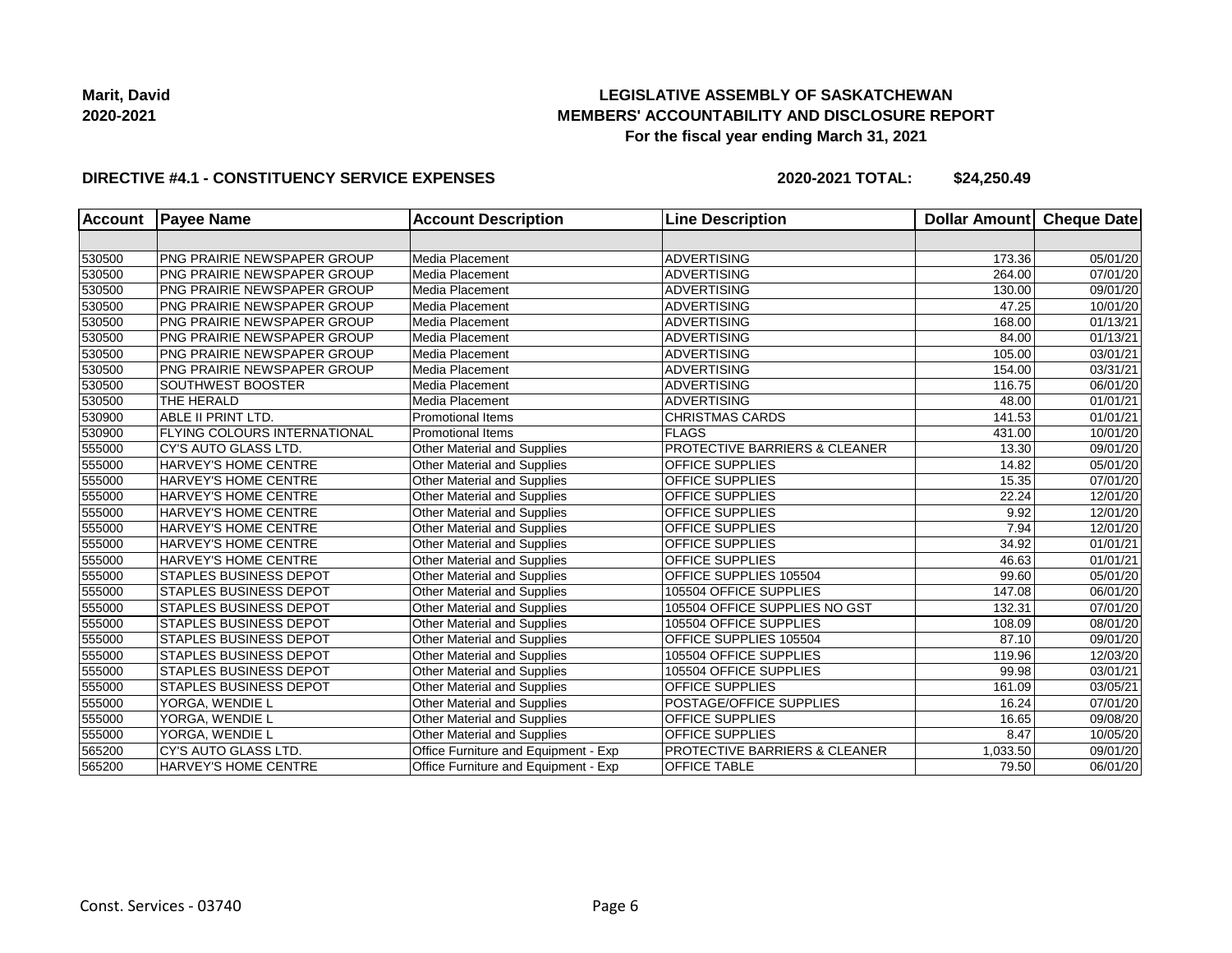**Marit, David 2020-2021**

## **LEGISLATIVE ASSEMBLY OF SASKATCHEWAN MEMBERS' ACCOUNTABILITY AND DISCLOSURE REPORT For the fiscal year ending March 31, 2021**

#### **DIRECTIVE #6 - CONSTITUENCY ASSISTANT EXPENSES**

**2020-2021 TOTAL: \$42,759.57**

| <b>Account</b> | <b>Payee Name</b><br><b>Account Description</b> |                                                         | Dollar Amount Cheque Date |                       |
|----------------|-------------------------------------------------|---------------------------------------------------------|---------------------------|-----------------------|
|                |                                                 |                                                         |                           |                       |
| 513000         | KUFFNER, SANDRA                                 | Out-of-Scope Permanent                                  | 1,750.00                  | 01/20/21              |
| 513000         | KUFFNER, SANDRA                                 | Out-of-Scope Permanent                                  | 1.750.00                  | 02/03/21              |
| 513000         | KUFFNER, SANDRA                                 | Out-of-Scope Permanent                                  | 1,575.00                  | $\overline{02}/17/21$ |
| 513000         | KUFFNER, SANDRA                                 | Out-of-Scope Permanent                                  | 4,075.00                  | 03/03/21              |
| 513000         | KUFFNER, SANDRA                                 | Out-of-Scope Permanent                                  | 1,575.00                  | 03/17/21              |
| 513000         | KUFFNER, SANDRA                                 | Out-of-Scope Permanent                                  | 1,750.00                  | 03/30/21              |
| 513000         | KUFFNER, SANDRA                                 | Out-of-Scope Permanent                                  | 1,634.16                  | 04/09/21              |
| 514000         | YORGA, WENDIE L                                 | Casual/Term                                             | 0.00                      | 04/01/20              |
| 514000         | YORGA, WENDIE L                                 | Casual/Term                                             | $-313.89$                 | 04/13/20              |
| 514000         | YORGA, WENDIE L                                 | Casual/Term                                             | 1,412.50                  | 04/14/20              |
| 514000         | YORGA, WENDIE L                                 | Casual/Term                                             | 1,569.45                  | 05/01/20              |
| 514000         | YORGA, WENDIE L                                 | Casual/Term                                             | 1,479.77                  | 05/13/20              |
| 514000         | YORGA, WENDIE L                                 | Casual/Term                                             | 1,412.50                  | 05/27/20              |
| 514000         | YORGA, WENDIE L                                 | Casual/Term                                             | 1,569.45                  | 06/10/20              |
| 514000         | YORGA, WENDIE L                                 | Casual/Term                                             | 1,412.50                  | 06/24/20              |
| 514000         | YORGA, WENDIE L                                 | Casual/Term                                             | 1,412.50                  | 07/08/20              |
| 514000         | YORGA, WENDIE L                                 | Casual/Term                                             | 1,412.50                  | 07/22/20              |
| 514000         | YORGA, WENDIE L                                 | Casual/Term                                             | 1,569.45                  | 08/05/20              |
| 514000         | YORGA, WENDIE L                                 | Casual/Term                                             | 1,255.56                  | 08/19/20              |
| 514000         | YORGA, WENDIE L                                 | Casual/Term                                             | 627.78                    | 09/02/20              |
| 514000         | YORGA, WENDIE L                                 | Casual/Term                                             | 1,412.50                  | 09/16/20              |
| 514000         | YORGA, WENDIE L                                 | Casual/Term                                             | 1,569.45                  | 10/01/20              |
| 514000         | YORGA, WENDIE L                                 | Casual/Term                                             | 2,764.62                  | 10/06/20              |
| 514000         | YORGA, WENDIE L                                 | Casual/Term                                             | 470.83                    | 11/24/20              |
| 514000         | YORGA, WENDIE L                                 | Casual/Term                                             | 1.412.50                  | 12/09/20              |
| 514000         | YORGA, WENDIE L                                 | Casual/Term                                             | 1,569.45                  | 12/22/20              |
| 514000         | YORGA, WENDIE L                                 | Casual/Term                                             | 1,098.61                  | 01/06/21              |
| 514000         | YORGA, WENDIE L                                 | Casual/Term                                             | 156.94                    | 02/17/21              |
| 514000         | YORGA, WENDIE L                                 | Casual/Term                                             | 156.94                    | 03/03/21              |
| 514000         | YORGA, WENDIE L                                 | Casual/Term                                             | 3.077.25                  | 03/17/21              |
| 519900         | None (Default)                                  | Change in Y/E Accrued Empl Leave<br><b>Entitlements</b> | $-858.75$                 | 04/20/20              |
| 519900         | None (Default)                                  | Change in Y/E Accrued Empl Leave<br>Entitlements        | 1,000.00                  | 04/14/21              |